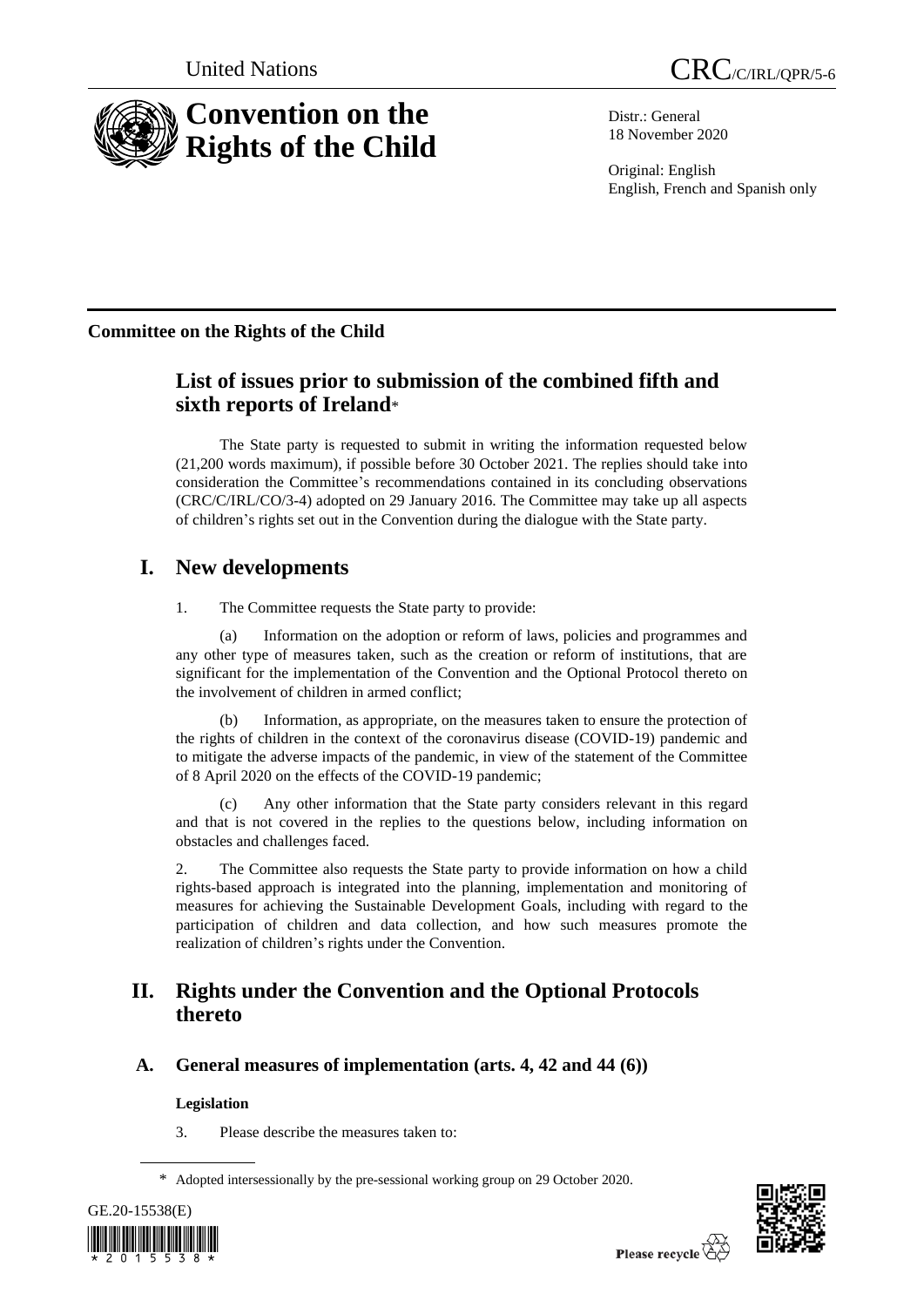(a) Fully incorporate the Convention into national legislation;

(b) Conduct an assessment on the extent to which national legislation and practices comply with the Convention;

Implement specific legislation, including the Children First Act and the Children and Family Relationships Act, to ensure that the Convention is respected in administrative proceedings, decision-making processes and other relevant areas.

#### **Comprehensive policy, strategy and coordination**

4. Please provide information about:

(a) Measures taken to ensure that the development and implementation of national policies affecting children encompass all areas covered by the Convention and are supported by sufficient human, technical and financial resources;

(b) The impact of the national policy framework for children and young people, 2014–2020, and any measures taken to adopt a follow-up policy and corresponding action plan;

(c) The mandate of, and resources allocated to, the Department of Children, Equality, Disability, Integration and Youth;

The coordination and division of responsibilities related to the implementation of the Convention among State agencies at the national, regional and local levels and across sectors.

#### **Allocation of resources**

5. Please provide detailed information on the measures taken to:

(a) Incorporate a child rights approach into the State budgeting process, such as by implementing a tracking system for the allocation and use of resources for children and undertaking assessments of the budget needs of children to ensure the sufficient allocation of resources for children's rights, including the social and child protection sectors;

(b) Ensure that the equality budgeting initiative or other relevant mechanisms adequately address the disparities relating to the realization of children's rights;

(c) Define specific budgetary lines for Traveller and Roma children and for children with disabilities, who may require affirmative social measures;

(d) Ensure accountability in public procurement processes to prevent the diversion of resources necessary for the realization of children's rights;

(e) Ensure that children, in particular those in vulnerable situations, are not affected by regressive measures taken in response to the COVID-19 pandemic and the potential consequences of the economic crisis triggered by those measures.

#### **Data collection**

6. Please inform the Committee about the measures taken to:

(a) Improve the collection and quality of data, disaggregated by relevant factors, on the implementation of the Convention, including on: (i) children who are victims of violence, sexual exploitation and abuse, and bullying; (ii) children with disabilities; (iii) Traveller and Roma children; (iv) children experiencing homelessness; and (v) children with an irregular migration status;

(b) Ensure that data is shared among relevant State agencies and used for the formulation and monitoring of policies and programmes for the realization of children's rights.

### **Dissemination, awareness-raising and training**

7. Please provide information regarding awareness-raising programmes for children, parents and the general public, and the systematic training of all professional groups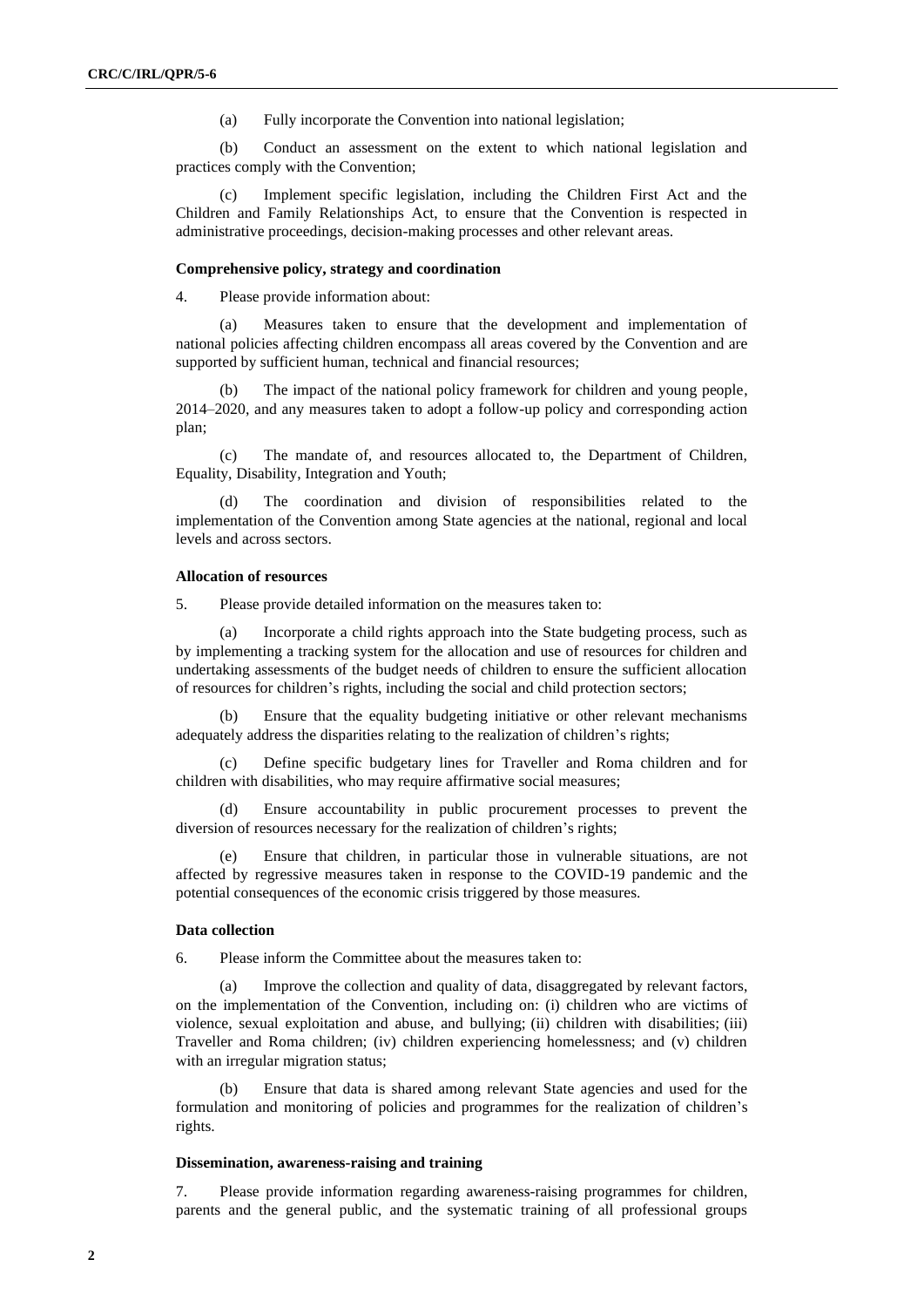working with and for children, on the Convention, the Optional Protocol on the involvement of children in armed conflict and the Committee's concluding observations on reports of the State party.

### **Independent monitoring**

8. Please describe the measures taken to:

(a) Ensure the independence of the Office of the Ombudsman for Children in full compliance with the principles relating to the status of national institutions for the promotion and protection of human rights (the Paris Principles), including by ensuring that financial resources are directly allocated to the Office;

(b) Establish child-friendly mechanisms for receiving, investigating and addressing complaints in all areas covered by the Convention, including in relation to the administration of the international protection process, early childhood services and Statefunded accommodation and associated services for children of all ages;

(c) Integrate the duty of the public sector to promote equality and human rights into procurement processes and service-level agreements with the private and voluntary sectors for the delivery of social and health-care services for children.

#### **Children's rights and the business sector**

9. Please describe the measures taken to:

(a) Strengthen the State party's regulatory framework for industries and enterprises to ensure that their activities do not have adverse impacts on children's rights;

(b) Monitor the implementation by businesses of international and national environment and health standards, including through appropriate sanctions and remedies when violations occur;

(c) Ensure that tax policies do not contribute to tax abuse by companies operating in other countries, leading to a negative impact on the availability of resources for the realization of children's rights in those countries.

### **B. General principles (arts. 2, 3, 6 and 12)**

#### **Non-discrimination**

10. Please provide information on:

(a) The impact of relevant strategies in eliminating discrimination against children, such as the national strategy for the inclusion of Travellers and Roma, 2017–2021, the migrant integration strategy, the strategy on lesbian, gay, bisexual, transgender and intersex young people, 2018–2020, and the national strategy for the inclusion of persons with disabilities, 2017–2021;

(b) Progress achieved in updating hate crime legislation and developing a national action plan against racism and whether such processes include the participation of children;

Measures taken to eliminate, in practice, discrimination against children belonging to ethnic minority groups, including Traveller and Roma children, children of minority faith or non-faith backgrounds, children with disabilities, children living in poverty, including those experiencing homelessness, lesbian, gay, bisexual, transgender and intersex children, refugee, asylum-seeking and migrant children, children with an irregular migration status and children of unmarried parents.

#### **Best interests of the child**

11. Please inform the Committee about the measures taken to ensure that the right of the child to have his or her best interests taken as a primary consideration is appropriately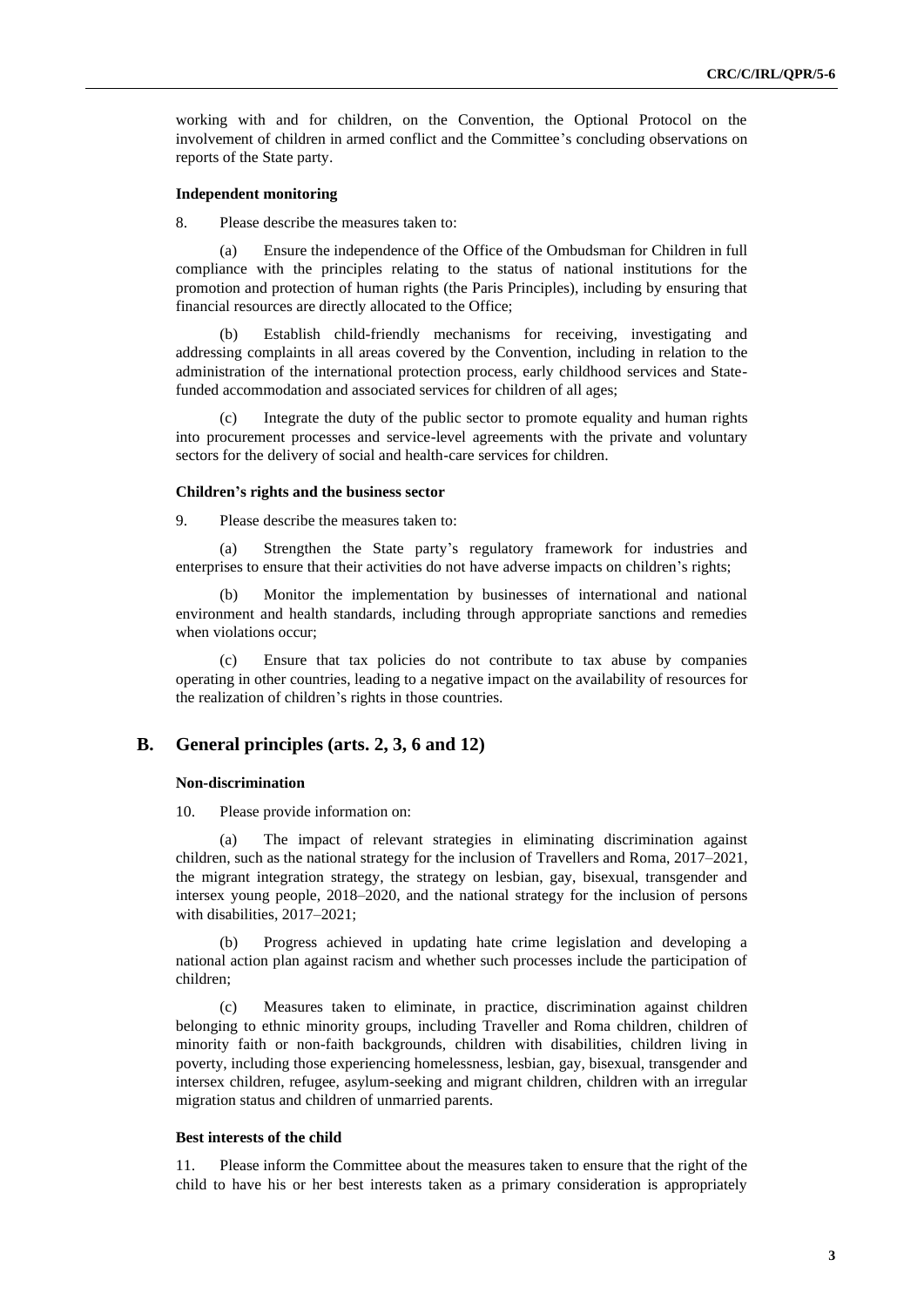integrated into and consistently applied in all legislative, administrative and judicial proceedings and decisions, in particular those regarding alternative care.

#### **Right to life, survival and development**

12. Please provide information on the measures taken to prevent and address the root causes of suicide among children and adolescents.

#### **Respect for the views of the child**

13. Please inform the Committee about the measures taken to:

(a) Ensure the right of the child to be heard in relevant legal and administrative proceedings, in particular in family law proceedings and in individual cases in the context of education and child protection, including by amending relevant legislation and establishing procedures for social workers and courts to comply with this principle;

Ensure that provisions under the Children and Family Relationships Act for covering the cost of an expert to hear the child's views in family law proceedings are implemented;

(c) Promote the meaningful participation of children within the family, community and school and in relevant decision-making processes, including any assessments of the national strategy for the participation of children and young people in decision-making, 2015–2020;

(d) Hold a referendum on lowering the voting age from 18 to 16 years, in accordance with the national policy framework for children and young people, 2014–2020.

### **C. Civil rights and freedoms (arts. 7, 8 and 13–17)**

### **Birth registration and nationality**

14. Please provide information on any measures taken to:

Simplify documentation requirements for birth registration, in particular for children belonging to minority groups and for asylum-seeking, refugee and migrant children;

(b) Ensure that all stateless children born in the State party, irrespective of residency status, have access to citizenship;

(c) Adopt a statelessness determination procedure in accordance with international standards.

### **Right to identity**

15. Please describe the measures taken to:

(a) Ensure that children born through assisted reproduction technologies, in particular with the involvement of surrogate mothers or through donor-assisted reproduction procedures, have their best interests taken as a primary consideration and have access to information about their origins;

(b) Guarantee the right of children fathered by Catholic priests to know and be cared for by their fathers, as appropriate, and to have access to psychological support.

#### **Freedom of thought, conscience and religion**

16. Please inform the Committee on the measures taken to ensure accessible options for children to opt out of religious classes and ensure access to appropriate alternatives to such classes, in accordance with the needs of children of minority faith or non-faith backgrounds.

#### **Access to appropriate information**

17. Please describe the measures taken to: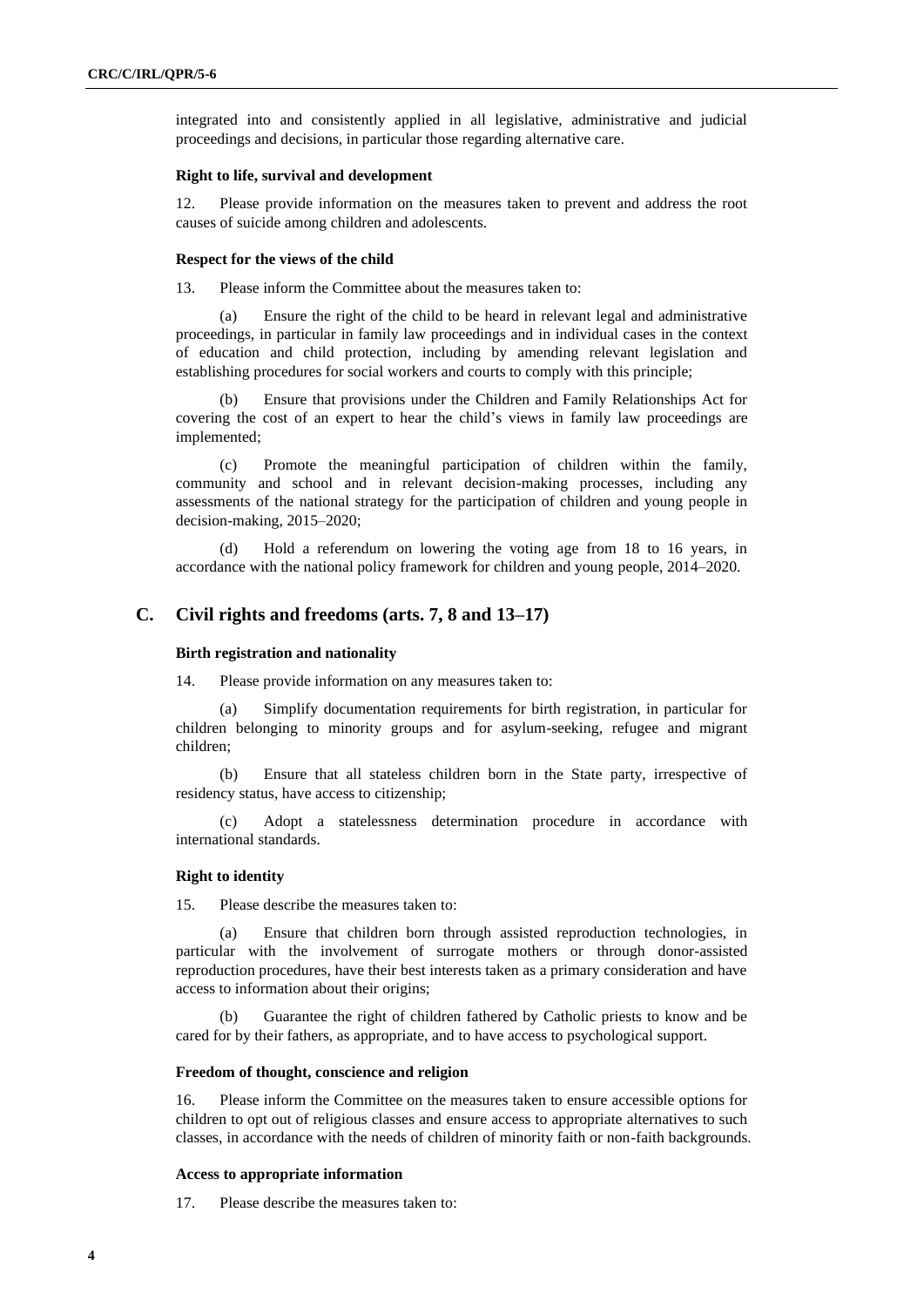(a) Improve digital inclusion for children and promote equality of access and the affordability of online services and connectivity;

(b) Enhance the digital literacy and skills of children, teachers and families and protect children from information and material harmful to their well-being;

(c) Strengthen the regulatory framework for monitoring and investigating information and communications technology-related violations of children's rights.

### **D. Violence against children (arts. 19, 24 (3), 28 (2), 34, 37 (a) and 39)**

#### **Freedom of the child from all forms of violence, including abuse, neglect and sexual exploitation and abuse**

18. Please provide information on the measures taken to:

(a) Prevent and protect children from all forms of violence, including neglect, domestic violence, sexual exploitation and abuse, as well as online sexual exploitation, and information on the investigation and prosecution of reported cases;

(b) Assess the impact of the Children First Act and the Domestic Violence Act in preventing and addressing child abuse and neglect;

(c) Establish a child safeguarding unit within the Child and Family Agency and ensure that the Agency is adequately resourced;

(d) Address the root causes of violence and abuse;

(e) Ensure multisectoral and child-friendly investigation in cases of child abuse to prevent revictimization and provide comprehensive support and therapy and other appropriate remedies to children who are victims;

(f) Conduct an evaluation of and follow up to the Barnahus, Onehouse Galway pilot project;

(g) Ensure the availability of legal support and child-friendly confidential complaint mechanisms in schools, alternative care settings, foster care systems and emergency accommodation;

(h) Tackle bullying, especially cyberbullying, in particular in schools.

### **Harmful practices**

19. Please inform the Committee about the measures taken to:

Prevent the unnecessary medical or surgical treatment of intersex children, investigate related cases and provide adequate counselling, support and access to effective remedies for children subjected to such treatment;

(b) Allow children below 16 years of age to achieve legal recognition of their preferred gender, including by simplifying the relevant procedures.

### **E. Family environment and alternative care (arts. 5, 9–11, 18 (1)–(2), 20– 21, 25 and 27 (4))**

#### **Family environment, including adoption**

20. Please provide information on the measures taken to:

(a) Provide training on the Convention for judges on family law cases involving children and ensure that, in the absence of a family court system in the State party, such cases are prioritized in the court system;

(b) Ensure the availability of affordable childcare services, including for children in disadvantaged situations;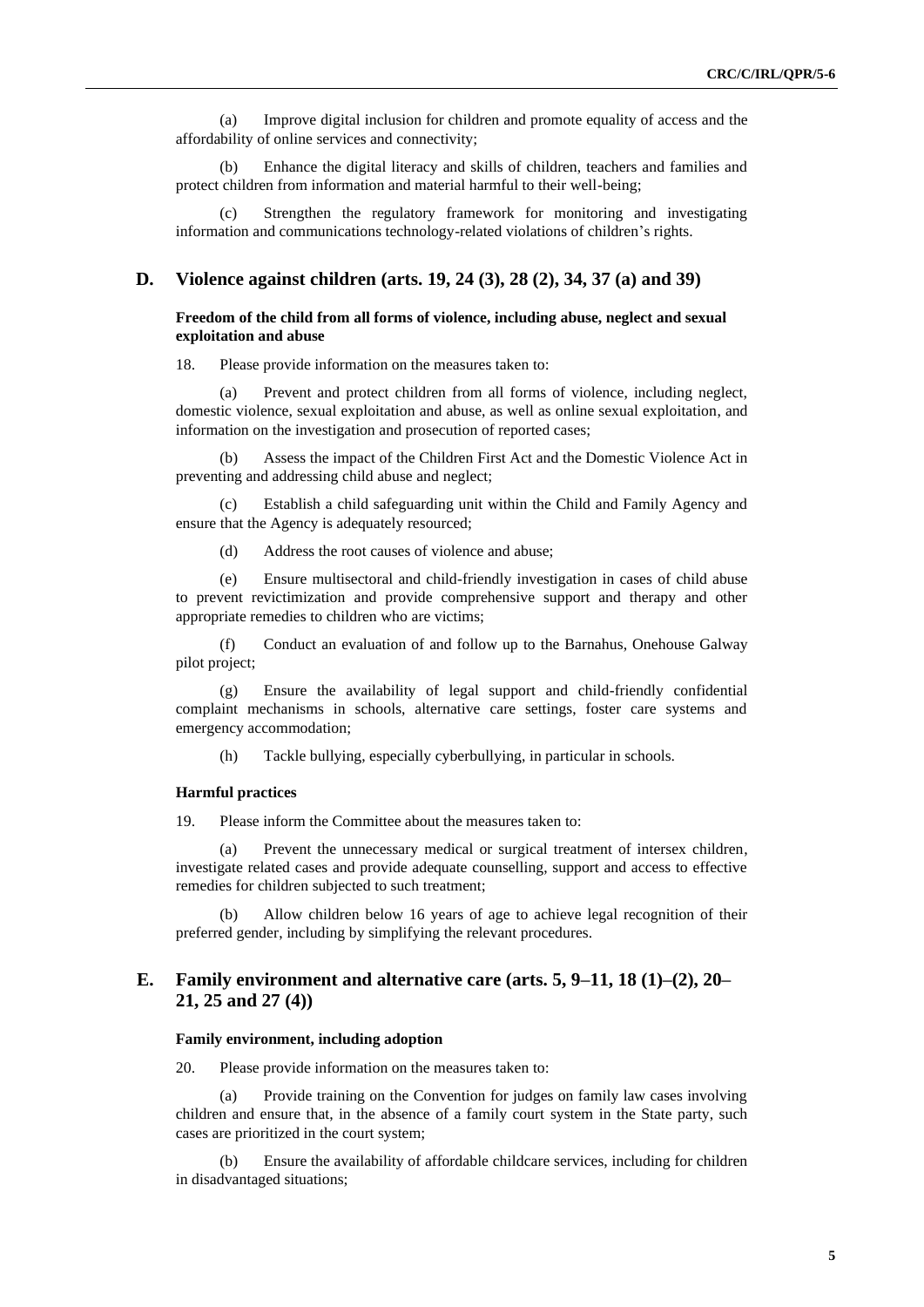(c) Prevent and combat the illicit transfer and non-return of children and ensure child protection interventions in the context of the withdrawal of the United Kingdom of Great Britain and Northern Ireland from the European Union.

#### **Children deprived of a family environment**

21. Please explain the measures taken to:

(a) Ensure the effective implementation of individual needs assessments, care planning, placement reviews and record-keeping for all children in alternative care;

(b) Monitor the use of voluntary care arrangements and ensure that periodic reviews are conducted in cases of children placed in voluntary alternative care;

Address the gap in the availability of appropriate placements to meet the diverse needs of children in care, including children who are in need of secure services and those who are placed in institutions outside the State party;

Address the needs of children in alternative care who have disabilities or mental health needs in an integrated and comprehensive manner and through adequate coordination mechanisms between the Child and Family Agency and other relevant agencies and departments;

(e) Ensure that all children in care are allocated a social worker and that, when leaving care, all children, including homeless children, receive aftercare support and services.

### **F. Children with disabilities (art. 23)**

22. Please provide information on the measures taken to:

(a) Review relevant legislation and the national strategy for the inclusion of persons with disabilities, 2017–2021, to ensure a human rights-based approach to disability;

(b) Facilitate the care of children with disabilities in the home environment, including through a national framework that ensures consistency and adequate standards for such measures throughout the State party;

Ensure that all children with disabilities have access to and benefit from early childhood education, early development programmes and inclusive education;

(d) Provide children with disabilities with rehabilitation programmes, assistive devices and reasonable accommodation for their full inclusion in all areas of public life, including education and leisure, play and cultural activities;

(e) Promptly investigate reports of abuse of children with intellectual disabilities in the care system.

### **G. Basic health and welfare (arts. 6, 18 (3), 24, 26, 27 (1)–(3) and 33)**

#### **Health and health services**

23. Please provide information on the measures taken to:

(a) Ensure access to free, high-quality primary health-care services and personnel, including through the issuance of medical cards, for Traveller and Roma children, asylum-seeking, refugee and migrant children, homeless children and children living in poverty;

(b) Increase the availability and affordability of hospital care and treatment for rare diseases;

(c) Enact legislation that explicitly and comprehensively provides for children's consent to, and refusal of, medical treatment;

(d) Increase the number of hospitals certified as baby friendly;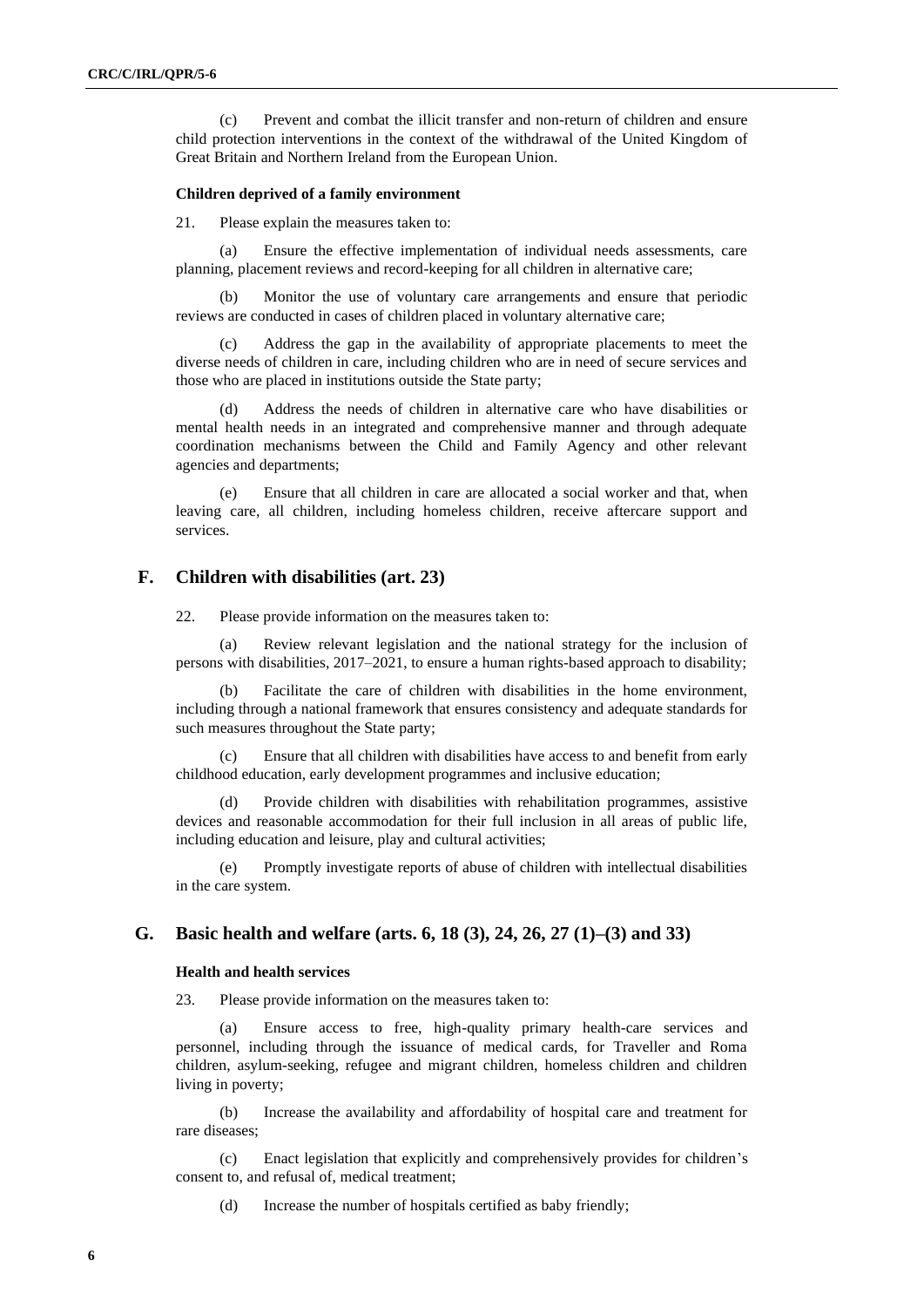(e) Develop a national strategy on breastfeeding and implement the International Code of Marketing of Breast-milk Substitutes.

#### **Adolescent health**

24. Please provide information on the measures taken to:

Ensure access for children to age-appropriate reproductive health services, including free and safe abortion and post-abortion services;

(b) Protect the rights of pregnant teenagers, adolescent mothers and their children;

(c) Ensure comprehensive, age-appropriate education on sexual and reproductive health and rights, including information on family planning, contraceptives and the risks related to early pregnancy, as well as on the prevention and treatment of sexually transmitted infections;

(d) Raise awareness of and foster responsible parenthood and sexual behaviour, with particular attention to boys and men;

(e) Address the incidence of drug and alcohol use by adolescents, including through the implementation of the Public Health (Alcohol) Act.

#### **Mental health**

25. Please provide information on the measures taken to:

(a) Address the mental health needs of children, including through the implementation of the national mental health policy, amend the Mental Health Act and implement the Mental Health (Amendment) Act;

Improve the capacity and quality of mental health-care services for children and adolescents, including inpatient treatment, facilities with out-of-hours services and facilities for treating eating disorders;

(c) Establish a mental health advocacy and information service that is specifically for children, accessible and child friendly.

#### **Standard of living**

26. Please provide information on the measures taken or envisaged to:

(a) Ensure the effective implementation of the road map for social inclusion, 2020–2025, to reduce poverty among children in vulnerable situations, such as Traveller, Roma and refugee children, and children living in single-parent households;

(b) Increase the availability and quality of social housing and emergency housing support and ensure that the support is appropriate to the needs of the children affected and subject to adequate safeguards, reviews and evaluations;

Ensure that children living in poverty and social housing have access to adequate nutrition, health care, including mental health services, education and aftercare services, including through legislative amendments to the Child Care Act;

(d) Make the child benefit a universal payment that is not contingent on the fulfilment of the habitual residence condition;

(e) Address the root causes of the steep rise in recent years in the number of homeless children, in particular Traveller children.

### **H. Education, leisure and cultural activities (arts. 28–31)**

#### **Education**

27. Please inform the Committee about the measures taken to: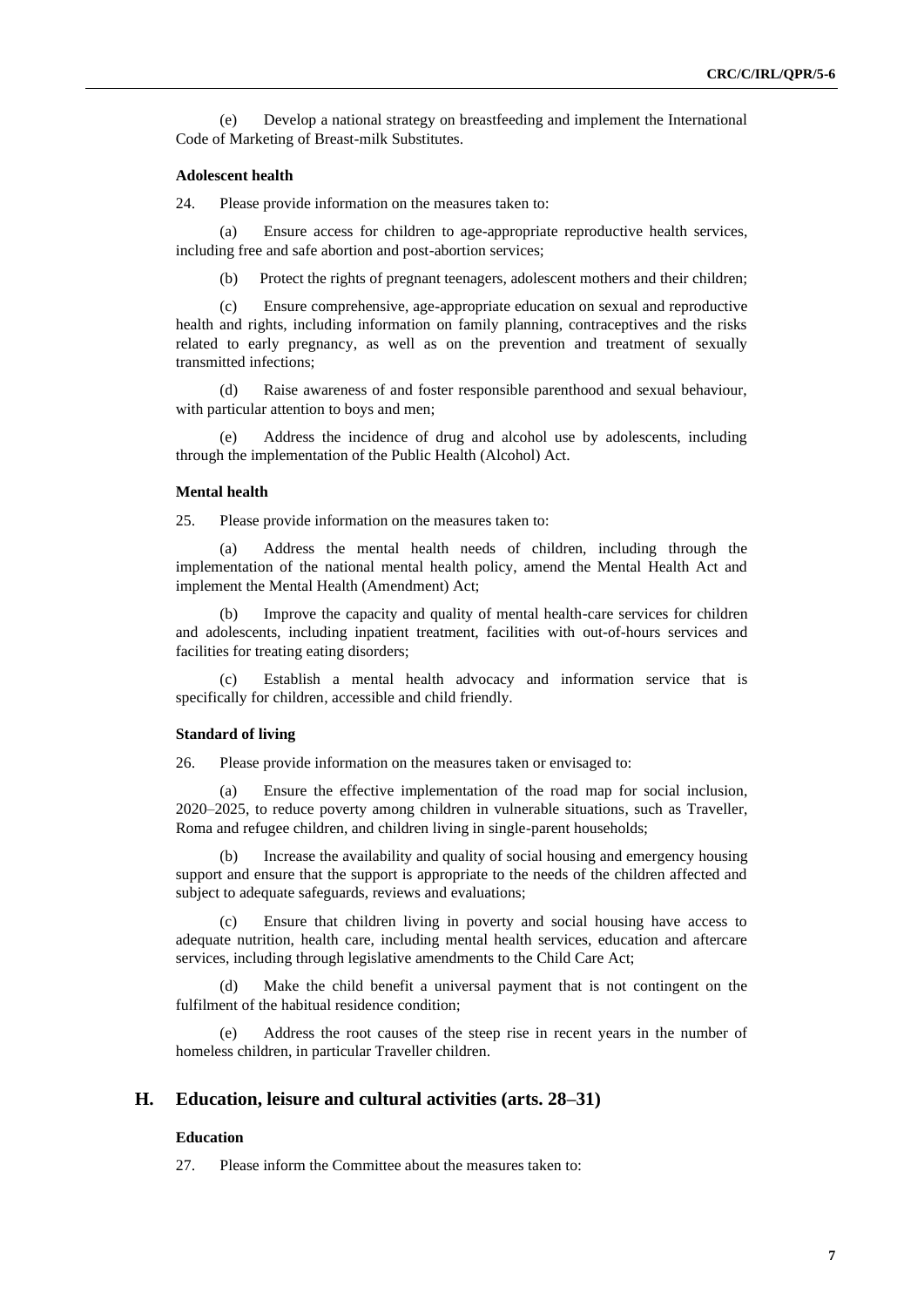(a) Ensure access to high-quality education, including by eliminating hidden costs and ensuring equitable access to the online environment, for children in disadvantaged or vulnerable situations, including Traveller children, children with disabilities, children with mental health needs, children in alternative care, homeless children, children living with single parents and asylum-seeking, refugee and migrant children;

Assess the impact of the Education (Admission to Schools) Act in ensuring children's right to education without discrimination, including in cases in which admission can be denied on religious grounds;

(c) Increase the availability of non-denominational and multidenominational schools;

(d) Monitor and regulate the use of suspension, exclusion and reduced timetables in schools and prevent the disproportionate use of reduced timetables for Traveller children, children with disabilities and children with mental health needs;

Revise the content of sexual and reproductive health education to include material on non-discrimination, contraception, gender stereotypes, sexual orientation and gender identity;

(f) Reform the Leaving Certificate Examination with a view to reducing the stress caused to children;

(g) Address any disproportionate impact of school closures in response to the COVID-19 pandemic and the alternative calculated grade system on the rights of children in disadvantaged socioeconomic situations.

### **Rest, leisure, recreation and cultural and artistic activities**

28. Please provide information on the measures taken to:

(a) Provide children, in particular children with disabilities, asylum-seeking, refugee and migrant children and children in disadvantaged socioeconomic situations, with accessible and inclusive sporting, recreational, leisure, cultural and artistic activities;

(b) Develop a curriculum of physical leisure activities that can be enjoyed by all students, including girls.

### **I. Special protection measures (arts. 22, 30, 32–33, 35–36, 37 (b)–(d) and 38–40)**

#### **Asylum-seeking, refugee and migrant children**

29. Please provide information on measures to:

(a) Provide asylum-seeking, refugee and migrant children with access to education, health-care services, nutritious and culturally appropriate food, recreational areas, and social protection, including child allowances;

(b) Implement the recommendations of the expert group on direct provision, including the recommendation to replace direct provision;

Establish an independent monitoring mechanism to enforce the national standards for accommodation centres, including through independent inspections;

(d) Adopt a comprehensive legal framework to address the needs of migrant children, including unaccompanied children and children with an irregular migration status, guarantee their rights to legal residency and independent legal advice and address all violations of those rights;

(e) Ensure that a vulnerability assessment is conducted for all unaccompanied children within 30 days of their arrival in the State party and that applications for legal residency are promptly processed.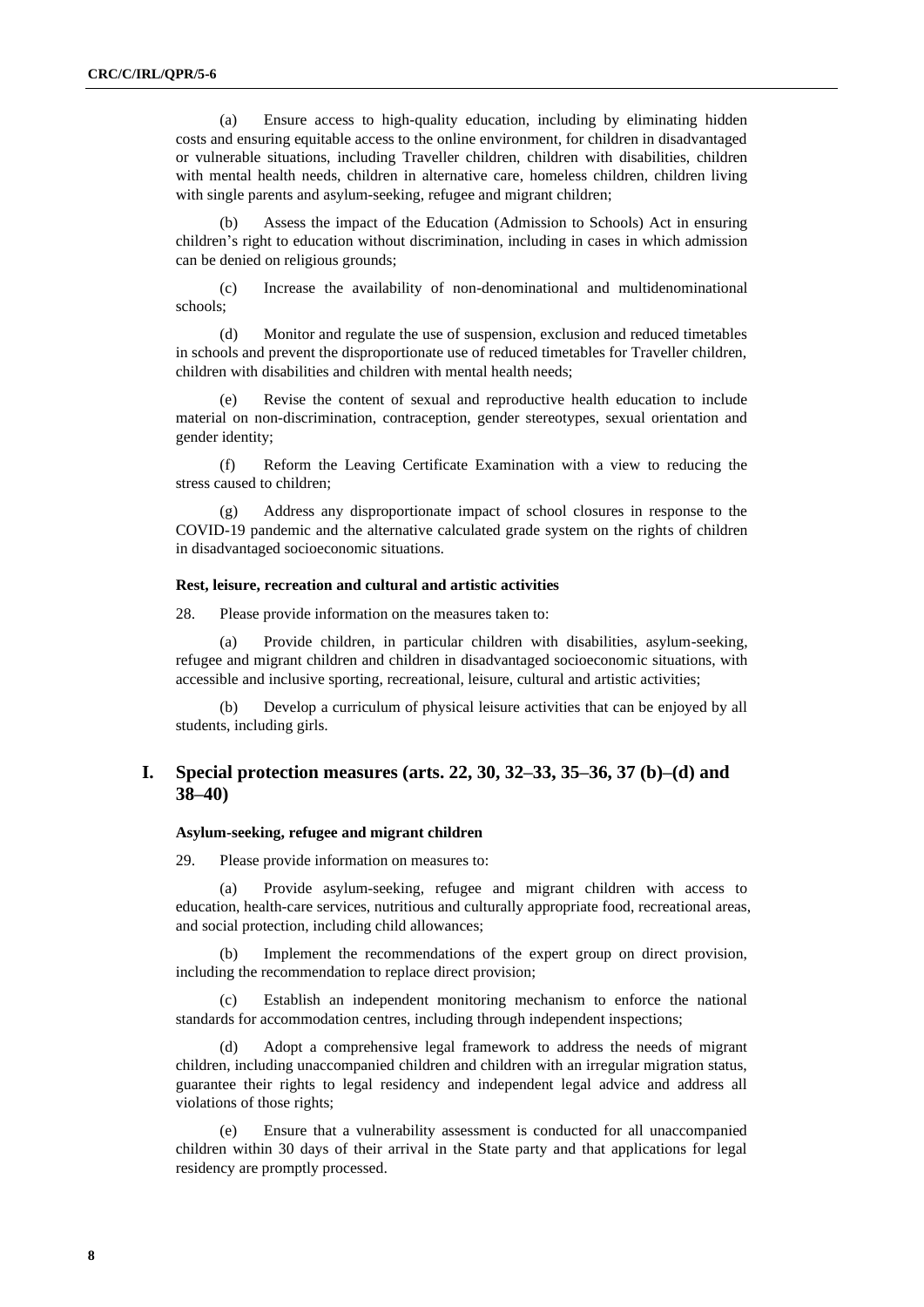#### **Children belonging to minority groups**

30. Please describe the measures taken to:

(a) Address the structural discrimination against Traveller and Roma children, in particular with regard to access to education, health care, housing and an adequate standard of living;

(b) Implement the national strategy for the inclusion of Travellers and Roma, 2017–2021, including with regard to the resources allocated, progress achieved and plans for evaluation;

(c) Promote the cultural rights of Traveller and Roma children;

(d) Remove the habitual residence condition for child allowances, so that Traveller and Roma children can receive child benefit payments and back-to-school allowances;

(e) Address the overrepresentation of Traveller children in the care system and the child justice system.

### **Administration of child justice**

31. Please inform the Committee about the measures taken to:

- (a) Raise the age of criminal responsibility to 14 years;
- (b) Adopt a new youth justice strategy;

(c) Ensure the application of the child justice system to all children who are referred to the circuit and central criminal courts, as well as children who turn 18 while awaiting trial;

(d) Promote alternative measures to custody and detention;

(e) Ensure that detention, including custody and pretrial detention, is used as a last resort and for the shortest possible period of time, that children are not detained with adults and that detention conditions are compliant with international standards, including with regard to access to education and health-care services;

(f) Provide rehabilitation and reintegration services for children leaving detention.

### **J. Optional Protocol on the involvement of children in armed conflict**

32. Please inform the Committee about measures taken to implement its previous recommendations (CRC/C/IRL/CO/3-4, paras. 74 and 76) in which the Committee also made reference to its more detailed recommendations made in its concluding observations on the initial report submitted by the State party under the Optional Protocol (CRC/C/OPAC/IRL/CO/1), including efforts to:

(a) Ensure that actions taken by the Defence Forces vis-à-vis children were subject to adequate accountability, such as by amending section  $11(1)$  (b) of the Ombudsman for Children Act or establishing other appropriate oversight mechanisms;

(b) Criminalize the involvement of children in hostilities domestically and abroad;

(c) Strengthen its measures for the early identification of children who may have been involved in armed conflict abroad and to provide such children with physical and psychological recovery and social reintegration services.

## **III. Statistical information and data**

33. The statistical information and data provided by the State party should cover the period since the consideration of its previous reports on the implementation of the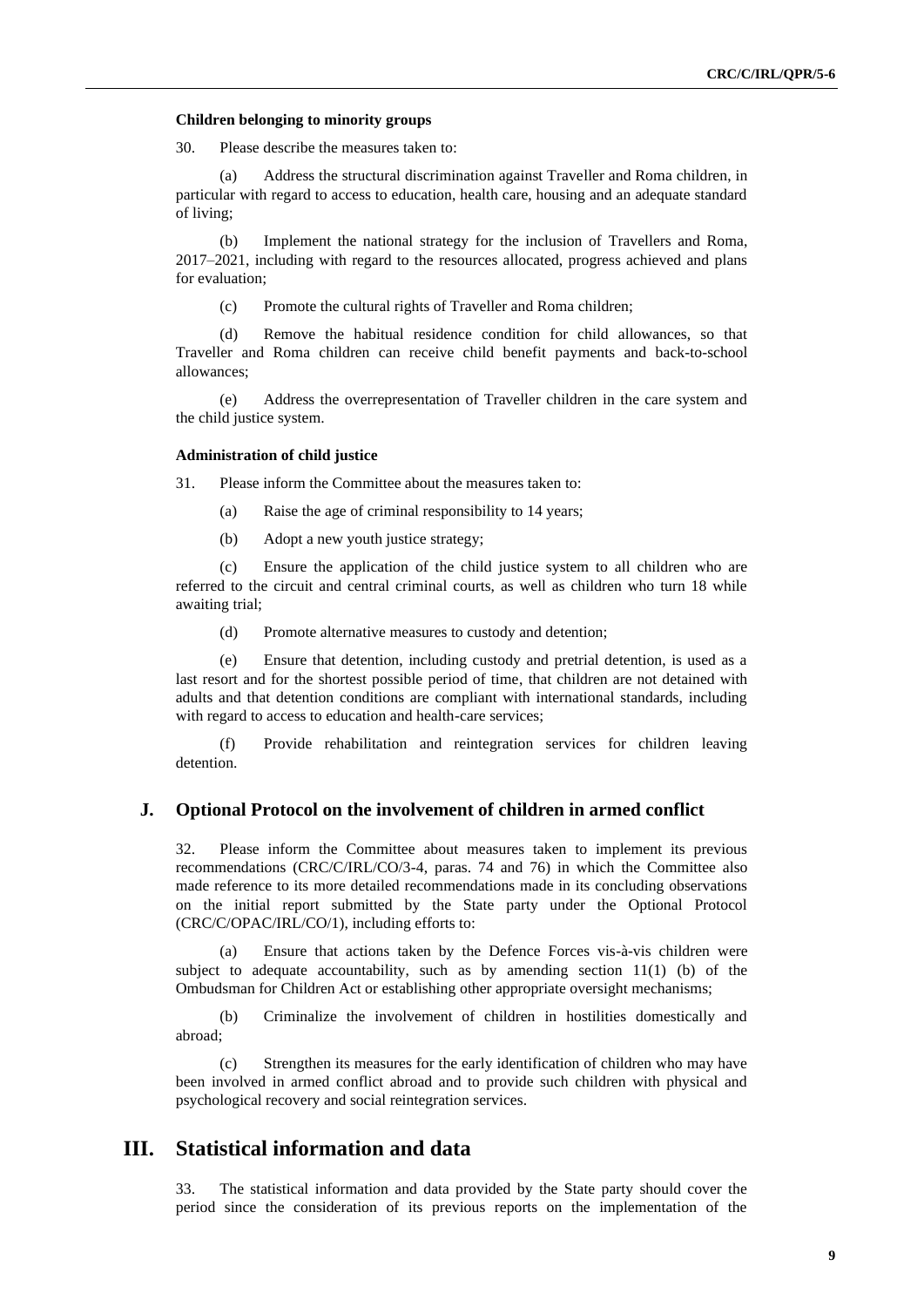Convention and the Optional Protocols thereto. The data should be disaggregated by age, sex, ethnic origin, national origin, type of disability, geographical location and socioeconomic status.

34. The provision of tables presenting trends over the reporting period is recommended, and explanations or comments on significant changes that have taken place over the reporting period should also be provided.

### **A. General measures of implementation (arts. 4, 42 and 44 (6))**

35. Please provide information on the budget lines regarding children and the social sectors, indicating the amount allocated to each budget line and its proportion in terms of the total national budget.

### **B. General principles (arts. 2–3, 6 and 12)**

36. Please provide data, disaggregated as described in paragraph 33 above, on cases of:

(a) Discrimination affecting children, prosecutions brought before the courts under legislation governing non-discrimination and the sanctions imposed on perpetrators;

(b) Child deaths caused by child abuse and neglect, suicide and accident, including road accidents and drownings.

### **C. Civil rights and freedoms (arts. 7–8 and 13–17)**

37. Please provide data, disaggregated as described in paragraph 33 above, on information and communications technology-related violations of children's rights and the number of such cases that have been investigated and prosecuted.

### **D. Violence against children (arts. 19, 24 (3), 28 (2), 34, 37 (a) and 39)**

38. Please provide data, disaggregated as described in paragraph 33 above, on:

(a) Children who are victims of violence and neglect, including physical abuse, domestic violence and sexual exploitation and abuse, that have been reported to the authorities, the number of cases investigated and prosecuted and the sanctions imposed on perpetrators, further disaggregated by type of offence;

(b) Children who have received protective measures and multidisciplinary remedies as victims and/or witnesses of violence and neglect, in particular physical and sexual abuse and exploitation;

(c) Intersex children who have received non-urgent and irreversible surgical or other procedures.

### **E. Family environment and alternative care (arts. 5, 9–11, 18 (1)–(2), 20– 21, 25 and 27 (4))**

39. Please provide data, disaggregated as described in paragraph 33 above, on:

(a) Families and children receiving economic and other types of support services;

(b) Children in residential care and the number of institutions and group homes, their median size and the average length of stay therein;

- (c) Children in family-based and community-based care;
- (d) Children in alternative care institutions outside the State party;
- (e) Children who have been placed in single isolation rooms in special care units;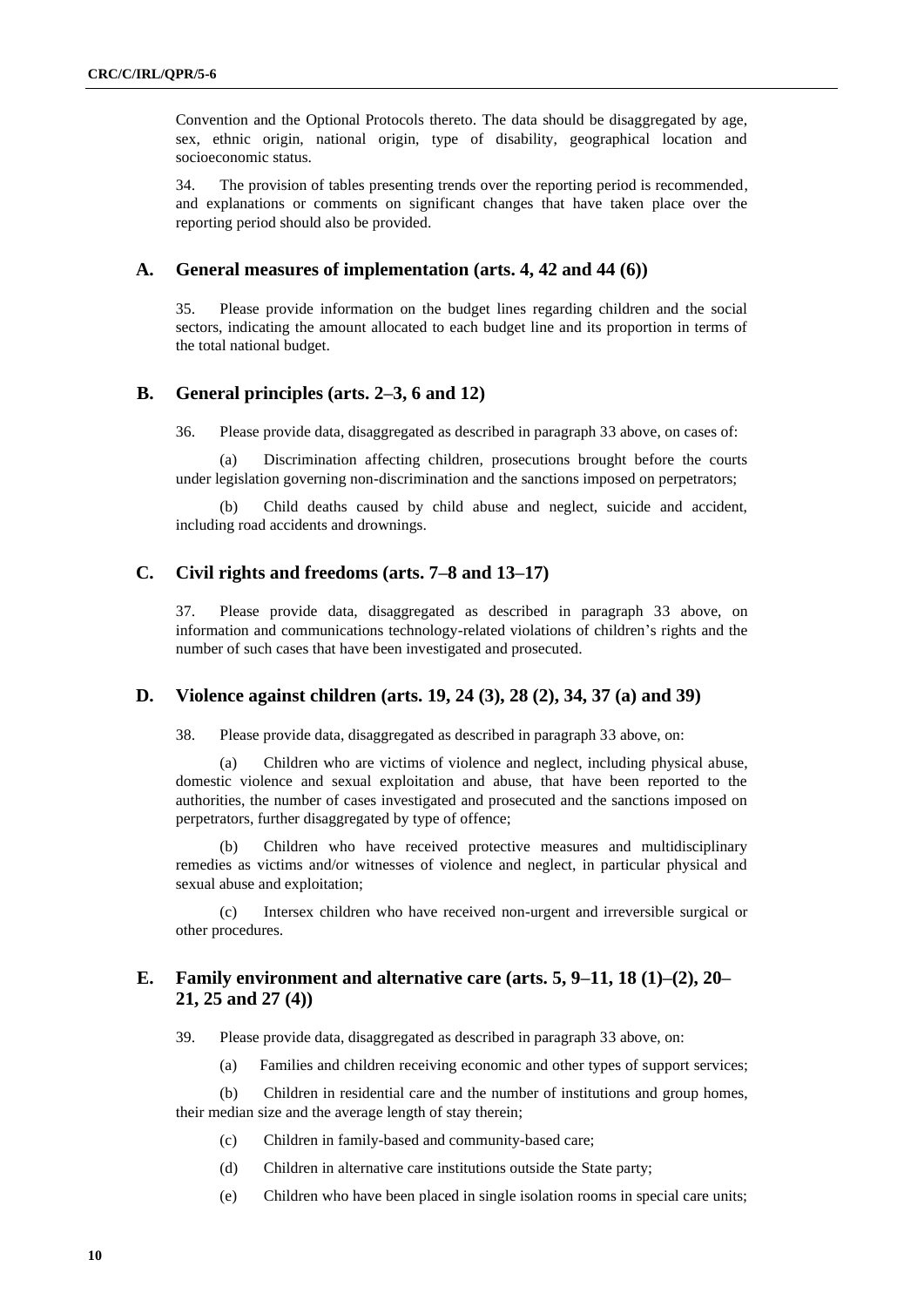(f) Children adopted domestically and internationally.

### **F. Children with disabilities (art. 23)**

40. Please provide data, disaggregated as described in paragraph 33 above, on children with disabilities who:

- (a) Receive economic and other types of support services;
- (b) Live with their families;

(c) Live in residential care and the number of institutions and group homes, their median size and the average length of stay therein;

- (d) Live in family-based and community-based care;
- (e) Attend regular schools and separate schools;
- (f) Have reported violence and abuse.

### **G. Basic health and welfare (arts. 6, 18 (3), 24, 26, 27 (1)–(3) and 33)**

41. Please provide data, disaggregated as described in paragraph 33 above, on:

(a) Children who do not have access to child benefit payments due to the habitual residence condition;

- (b) Adolescent mothers;
- (c) Sexual and reproductive health services available to adolescents;
- (d) Children suffering from drug, alcohol and tobacco abuse;
- (e) Children diagnosed with depression;
- (f) Children living below the poverty line and in extreme poverty;

(g) Children living in social housing and emergency housing and the average length of stay.

### **H. Education, leisure and cultural activities (arts. 28–31)**

42. Please provide data, disaggregated as described in paragraph 33 above, on:

(a) School dropout among children, including children with disabilities and Traveller and Roma children;

- (b) Children on reduced timetables in schools;
- (c) Cases of bullying and harassment in schools;

(d) Children attending early childhood education, including children with disabilities and Traveller and Roma children, and the average duration of attendance.

### **I. Special protection measures (arts. 22, 30, 32, 33, 35, 36, 37 (b)–(d) and 38–40)**

43. Please provide data, disaggregated as described in paragraph 33 above, and further disaggregated by accompanied or unaccompanied status, on:

- (a) Asylum-seeking, refugee and migrant children;
- (b) Asylum-seeking, refugee and migrant children who are in detention;

(c) Asylum-seeking, refugee and migrant children attending school and with access to health care;